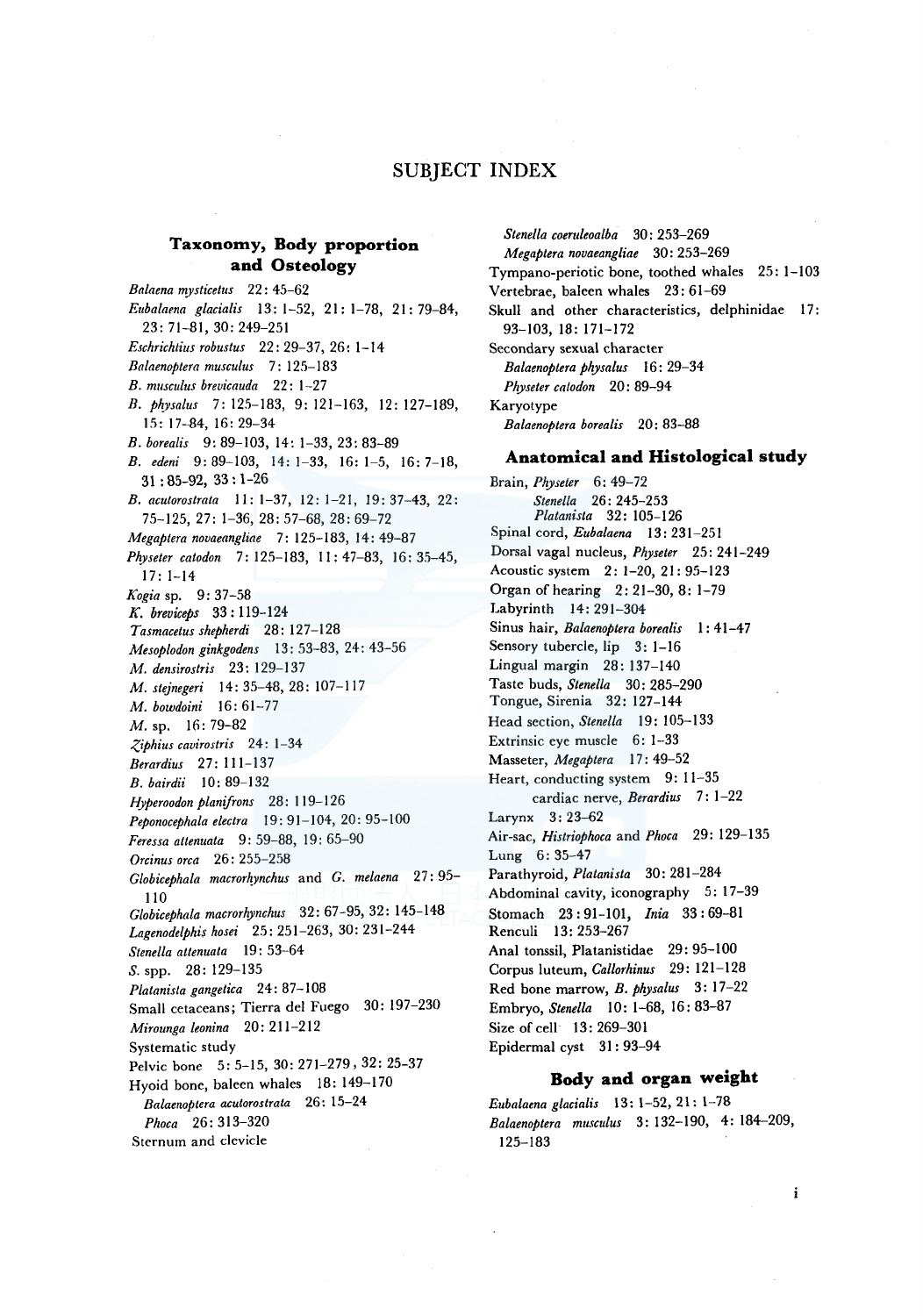**ii** 

*B. musculus brevicauda* 22: 1-27 *B. physalus* 3: 132-190, 4: 184-209, 7: 125-183 *B. borealis* **4:** 1-13 *B. edeni* 10: 133-141 *B. acutorostrata* 22: 7 5-125 *Megaptera noveangliae* 7: 125-183, 14: 49-87 *Physeter catodon* 4: 1-13, 7: 125-183 *Mesoplodon ginkgodens* 24: 43-56 *Lagenodelphis hosei* 25: 251-263 *Stene/la attenuata* 26: 157-226 *S. coeruleoalba* 33: 27-67 *Platanista gangetica* 24: 87-108, 26: 265-270 *Pontoporia blainvillei* 26: 265-270 *Mirounga leonina* 20: 211-212 *Dugong dugon* 31 : 129-132

## **Age determination**

Crystalline lens 3: 132-190, 4: 115-161 Baleen plates 4: 162-183, 6: 133-152 Ear plug 12: 23-32, 14: 107-135, 17: 37-48, 18: 29-48 Baleen whales 7: 87-119 *Balaenoptera physalus* 13: 155-169, 18: 49-88, 20: . 17-82 *Physeter catodon* 13: 135-153, 17: 15-35, 20: 1-16 *Berardius bairdii* 29: 1-20 *Tursiops truncatus* 32: 39-66 *Stene/la coeruleoalba* 8: 133-1461 24: 57-79, 28: 73- 106, 29: 21-48 *S. attenuata* 26: 157-226, 28: 73-106 *Platanista gangetica* 24: 87-108 *Pontoporia blainvillei* 31 : 45-67 *Callorhinus ursinus* 17: 191-195 *Dugong dugon* 30: 301-310 *Phoca kurilensis* 33: 131-135

#### **Population study**

*Eubalaena glacialis* 13 : 1-52, 21 : 1-78

- *Eschrichtius robustus* 5: 71-79, 13: 201-205, 22: 29- 37, 22: 39-43, 26: 1-14
- *Balaenoptera musculus* 3: 132-190, 4: 27-113, 5: 91- 167, 6: 73-131, 7: 125-183, 8: 147-213
- *B. physalus* 3: 119-131, 3: 132-190, 4: 27-113, 5: 91-167, 6: 73--131, 7: 125-183, 8: 147-213, II: 85-98, 12: 103-125, 13: 97-133, 13: 155-169, 15: 85-142, 17: 53-65, 18: 1-27, 18: 49-88
- *B. borealis* 3: 119-131, 4: 27-113, 9: 89-103, 22: 63-74
- *B. edeni* 3: 106-118, 3: 119-131, 9:89-103, 9: 165-177, 10: 79-87, 14: 1-33, 16: 7-18, 28: 1- 35, 30: 291-300
- *B. acutorostrata* 11: 1-37, 11: 181-189, 19: 37-43,

22: 75-125, 37-59

- *Megaptera novaeangliae* 4:27-113, 6:73-131, 7: 125-183, 8: 81-102, 8: 147-213, 14: 49-87, 15: 1-16, *16:* 19-28, *29:* 59-85, 30: 245-247 *Physeter catodon* 3: 106-118, 3: 119--131, 4: 27-113,
- 6: 153-165, 7: 121-124, 7: 125-183, 8: 147-213, 10: 143-149, II: 39-46, 13: 135-153, 17: 15-35, 19: 1-35, 20: 1-16, 23: 1-25

*Ziphius cavirostris* I 0: 89-132, 24: 35-41

- *Berardius* 27: 111-137
- *B. bairdii* 10: 89-132, 13: 213-214, 23: 111-122, 29: 1-20

*Orcinus orca* 13 : 85-96

*Globicephala macrorhynchus* and *G. melaena* 27: 95- 110

*Stene/la coeruleoalba* 12: 191-192, 22: 159-162, 24: 57-79, 26: 227-243, 28: 73-106, 29: 21-48, 30: 65-115

*S. attenuata* 26: 157-226, 26: 227-243, 28: 73-106

*Lagenodelphis hosei* 30: 231-244

*Phocoenoides dalli* 30: 1-64

- *Neophocaena phocaenoides* 31 : 1-44
- *Cephalorhynchus commersonii* 32: 149-154
- *Platanista gangetica* 24: 87-108, 24: 109-115, 27: 81-94, 29: 87-94
- *Pontoporia blainvillei* 31 : 45-67
- School, baleen whales 18: 89-110
- Corpora albicantia 18: 123-148

Virginal band 21:85-94

- Counting and measuring, baleen and ventral grooves 25: 279-292
- Baleen, function 28: 37-55
- Underwater sound 23: 123-128, 33: 83-117
- Epimeletic behavior 28: 141-143
- Marking dolphin 20: 101-107, 24: 81-85
- Human activity disturbing whales 29: 113-120
- History, whaling 21: 125-129
- Color pattern, *Phoca* 25: 301-310
- Growth, *Phoca* 24: 127-144
- Pelage, *Historiophoca* 28: 187-197
- Occurrence, phocid seals 28: 175-185

Distribution, *Phoca* 31: 105-119

- *Dugong* 31: 133-141
- Diving depth, *Callorhinus* 24: 145-148
- Wandering speed, *Erignathus* 31: 121-123
- Serology 7:69-77, 8:103-125, 9:105-120, 11: 85-98. 13: 171-184, 14: 89-100, 14: 101-106, 15: 85-142, 17: 53-65, 17: 67-77, 18: 1-27

#### **Food and feeding**

(See also population study) Baleen whales 5: 81-90, 12: 33-89, 13: 193-199,